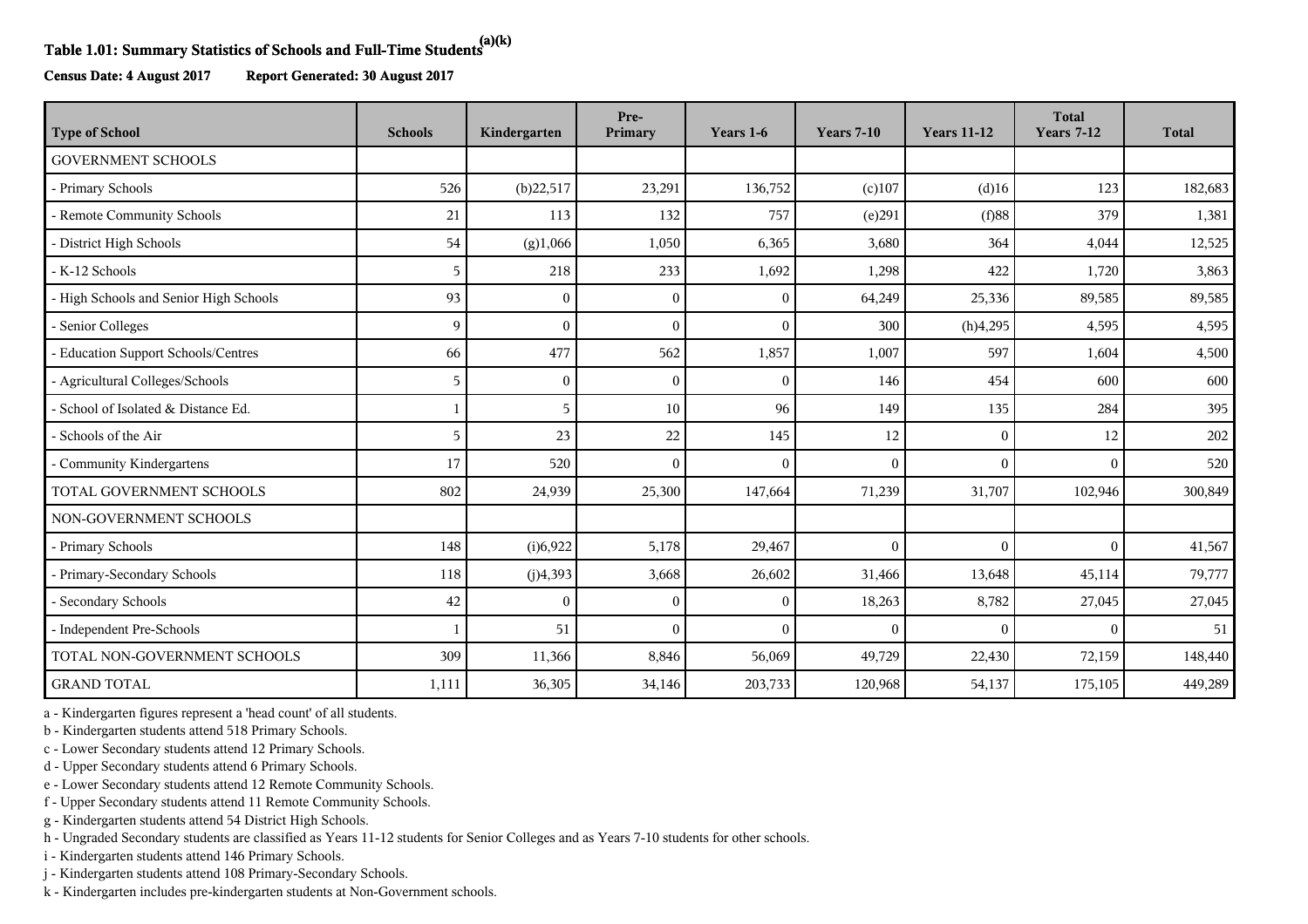## **Table 1.01: Summary Statistics of Metropolitan Schools and Full-Time Students(a)(k)**

**Census Date: 4 August 2017 Report Generated: 30 August 2017**

| <b>Type of School</b>                  | <b>Schools</b> | Kindergarten | Pre-<br>Primary | Years 1-6    | <b>Years 7-10</b> | <b>Years 11-12</b> | <b>Total</b><br><b>Years 7-12</b> | <b>Total</b> |
|----------------------------------------|----------------|--------------|-----------------|--------------|-------------------|--------------------|-----------------------------------|--------------|
| <b>GOVERNMENT SCHOOLS</b>              |                |              |                 |              |                   |                    |                                   |              |
| - Primary Schools                      | 346            | $(b)$ 18,123 | 18,712          | 108,733      | (c)0              | (d)0               | $\mathbf{0}$                      | 145,568      |
| - District High Schools                | 3              | (g)171       | 158             | 903          | 991               | $\Omega$           | 991                               | 2,223        |
| - K-12 Schools                         |                | 37           | 57              | 484          | 387               | 141                | 528                               | 1,106        |
| - High Schools and Senior High Schools | 66             | $\Omega$     | $\sqrt{ }$      | $\mathbf{0}$ | 50,705            | 20,853             | 71,558                            | 71,558       |
| - Senior Colleges                      | 6              | $\Omega$     | $\Omega$        | $\mathbf{0}$ | 5                 | (h)2,857           | 2,862                             | 2,862        |
| - Education Support Schools/Centres    | 53             | 458          | 543             | 1,675        | 826               | 504                | 1,330                             | 4,006        |
| - School of Isolated & Distance Ed.    |                | 5            | 10              | 96           | 149               | 135                | 284                               | 395          |
| Community Kindergartens                | 14             | 379          | $\sqrt{ }$      | $\mathbf{0}$ | $\theta$          | $\Omega$           | $\theta$                          | 379          |
| TOTAL GOVERNMENT SCHOOLS               | 490            | 19,173       | 19,480          | 111,891      | 53,063            | 24,490             | 77,553                            | 228,097      |
| NON-GOVERNMENT SCHOOLS                 |                |              |                 |              |                   |                    |                                   |              |
| - Primary Schools                      | 100            | (i)5,673     | 4,157           | 23,612       | $\theta$          | $\Omega$           | $\theta$                          | 33,442       |
| - Primary-Secondary Schools            | 80             | (j)3,569     | 2,991           | 21,846       | 27,257            | 12,400             | 39,657                            | 68,063       |
| - Secondary Schools                    | 33             | $\Omega$     | $\sqrt{ }$      | $\mathbf{0}$ | 15,163            | 7,547              | 22,710                            | 22,710       |
| - Independent Pre-Schools              |                | 51           | $\sqrt{ }$      | $\theta$     | $\theta$          | $\Omega$           | $\theta$                          | 51           |
| TOTAL NON-GOVERNMENT SCHOOLS           | 214            | 9,293        | 7,148           | 45,458       | 42,420            | 19,947             | 62,367                            | 124,266      |
| <b>GRAND TOTAL</b>                     | 704            | 28,466       | 26,628          | 157,349      | 95,483            | 44,437             | 139,920                           | 352,363      |

a - Kindergarten figures represent a 'head count' of all students.

b - Kindergarten students attend 343 Primary Schools.

c - Lower Secondary students attend 0 Primary Schools.

d - Upper Secondary students attend 0 Primary Schools.

e - Lower Secondary students attend 0 Remote Community Schools.

f - Upper Secondary students attend 0 Remote Community Schools.

g - Kindergarten students attend 3 District High Schools.

h - Ungraded Secondary students are classified as Years 11-12 students for Senior Colleges and as Years 7-10 students for other schools.

i - Kindergarten students attend 99 Primary Schools.

j - Kindergarten students attend 73 Primary-Secondary Schools.

k - Kindergarten includes pre-kindergarten students at Non-Government schools.